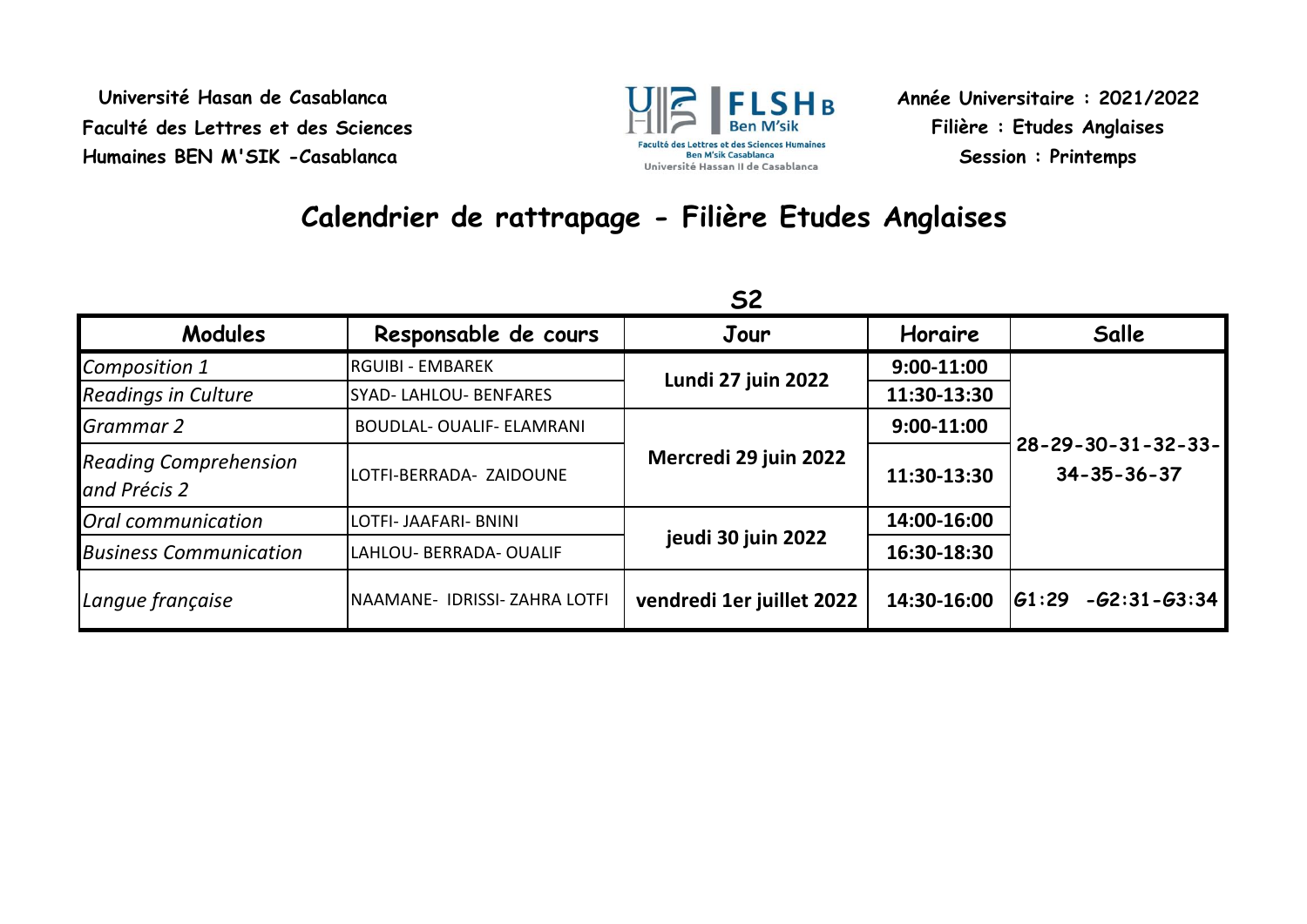| Modules                                              | Responsable de cours     | Jour                      | Horaire      | Salle                |
|------------------------------------------------------|--------------------------|---------------------------|--------------|----------------------|
| Introduction to Literature                           | <b>BENFARES- ELAZHAR</b> | Mardi 28 juin 2022        | $9:00-11:00$ | 31-32-33-34-35-36-37 |
| <b>Translation (Arabic-English - A</b>               | <b>BNINI</b>             |                           | 11:30-13:30  |                      |
| Introduction to Linguistics                          | MOUMINE- ELAMRANI        | Jeudi 30 juin 2022        | $9:00-11:00$ |                      |
| Introduction to Cultural Studi                       | Saida BENNANI            |                           | 11:30-13:30  |                      |
| Introduction to Media Studies                        | <b>HARIZI</b>            | vendredi 1er juillet 2022 | $9:00-11:00$ |                      |
| Advanced Composition and<br>introduction to research | <b>RGUIBI</b>            |                           | 11:30-13:30  |                      |

## **S6 APPLIED LANGUAGE STUDIES**

| <b>Modules</b>                              | Responsable de cours | Jour                  | <b>Horaire</b> | <b>Salle</b> |
|---------------------------------------------|----------------------|-----------------------|----------------|--------------|
| Citizenship in language educatSaid ZAIDOUNE |                      | Lundi 27 juin 2022    | 9:00-11:00     | amphi 3      |
| Language Learning                           | <b>LOUTFI</b>        |                       | 11:30-13:30    |              |
| Literature and culture in                   | Meriem HARIZI        | Mercredi 29 juin 2022 | $9:00-11:00$   |              |
| language learning                           |                      |                       |                |              |
| Language teaching                           | <b>Said ZAIDOUNE</b> |                       | 11:30-13:30    |              |